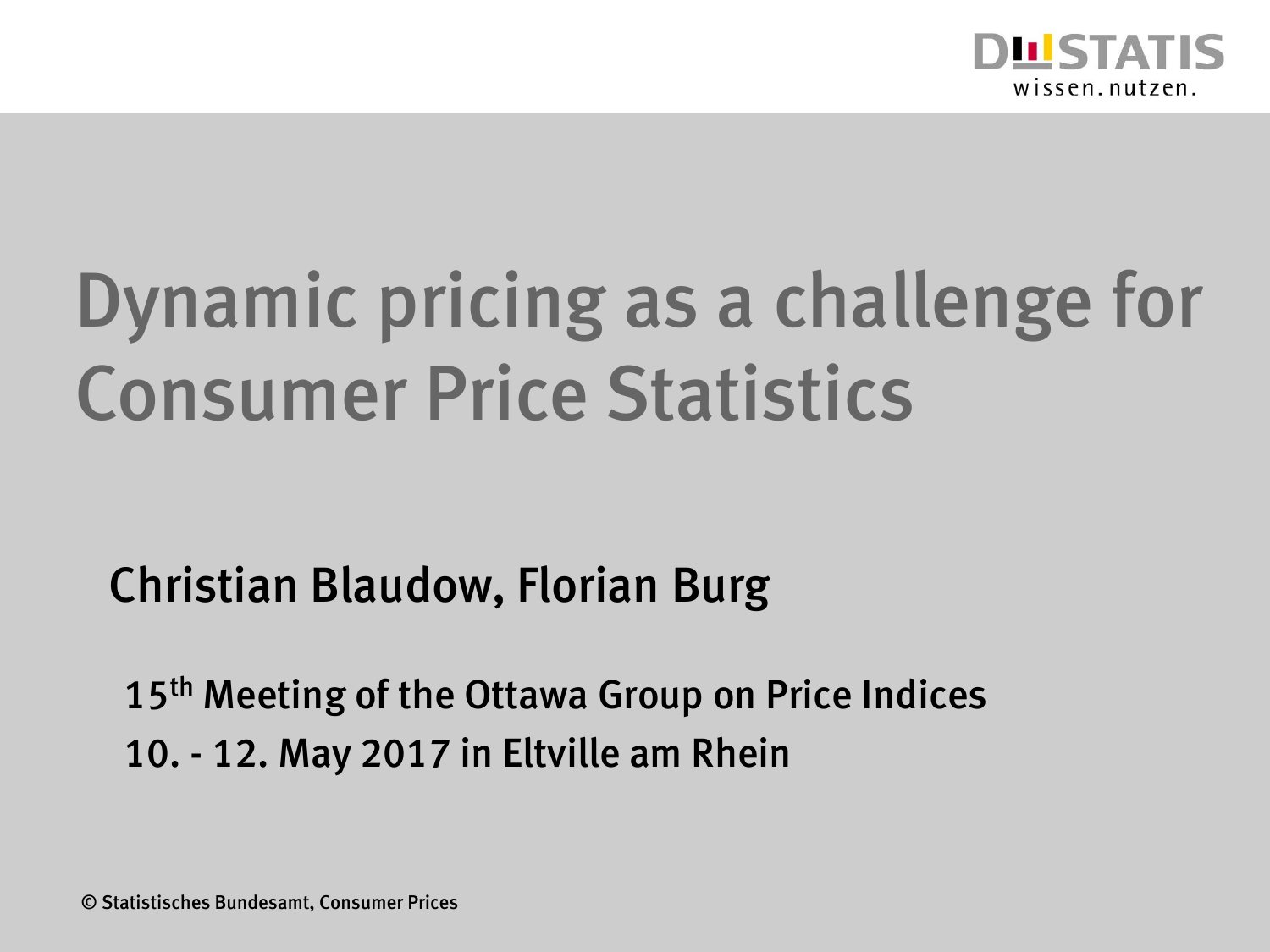

#### **Overview**

- **No. 3 What is dynamic pricing?**
- Goals of the analysis
- **Price collection via internet for the German CPI/HICP**
- Set-up of the study
- **Results**
- **E** Implications for Consumer Price Statistics
- **D** Outlook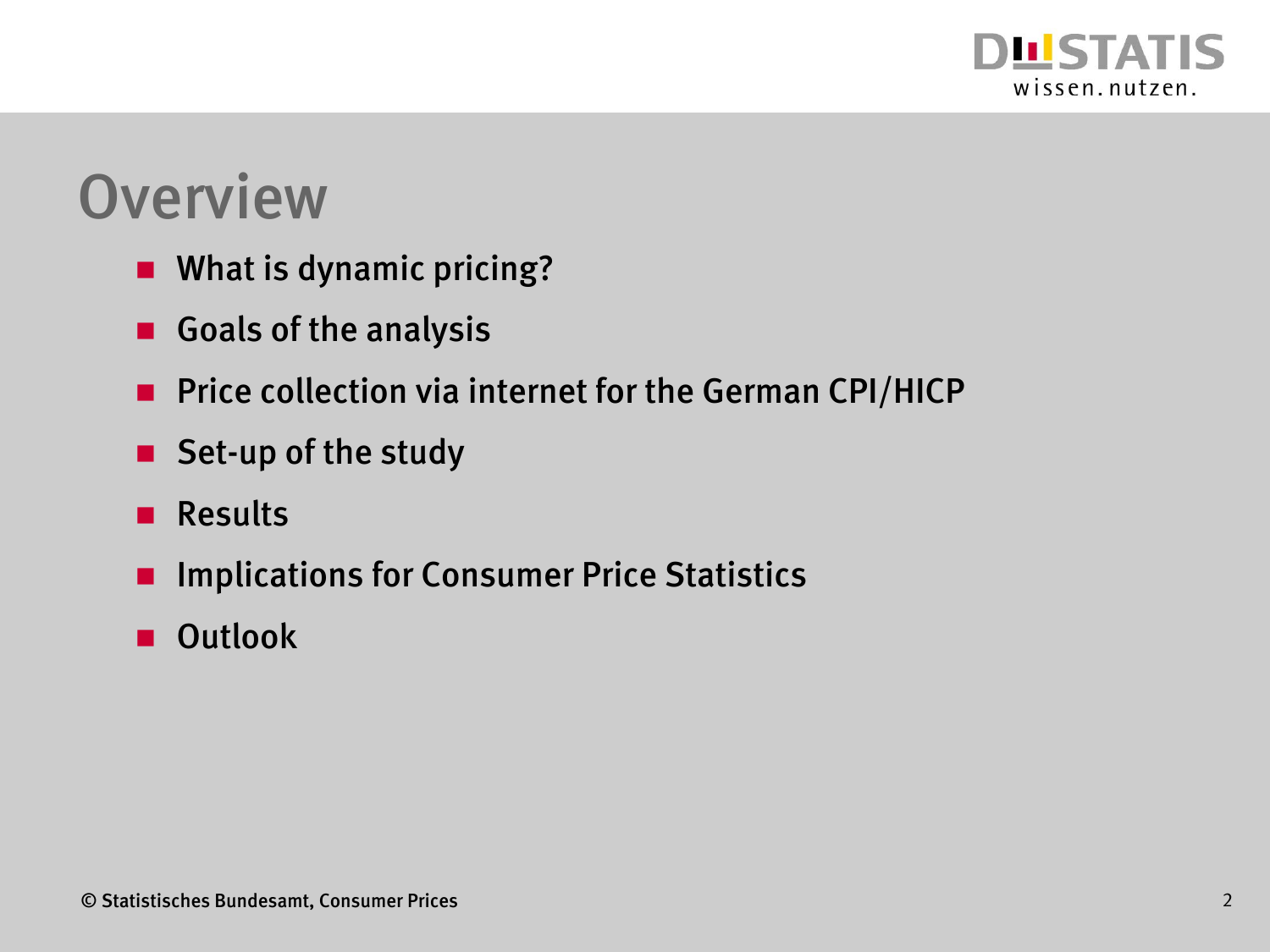

#### What is dynamic pricing?

- **Application of automatic algorithms to change prices in short** intervals due to market conditions and parameters indicating consumers willingness to pay
- **Possible parameters used to set prices** 
	- Calendar effects (holidays, time of the day)
	- **Weather**
	- $\blacksquare$  Prices of competitors
		- Devices as indicator for the individual willingness to pay?
	- …
- **Dynamic pricing: price changes in time**
- Individualized pricing: different prices for different consumers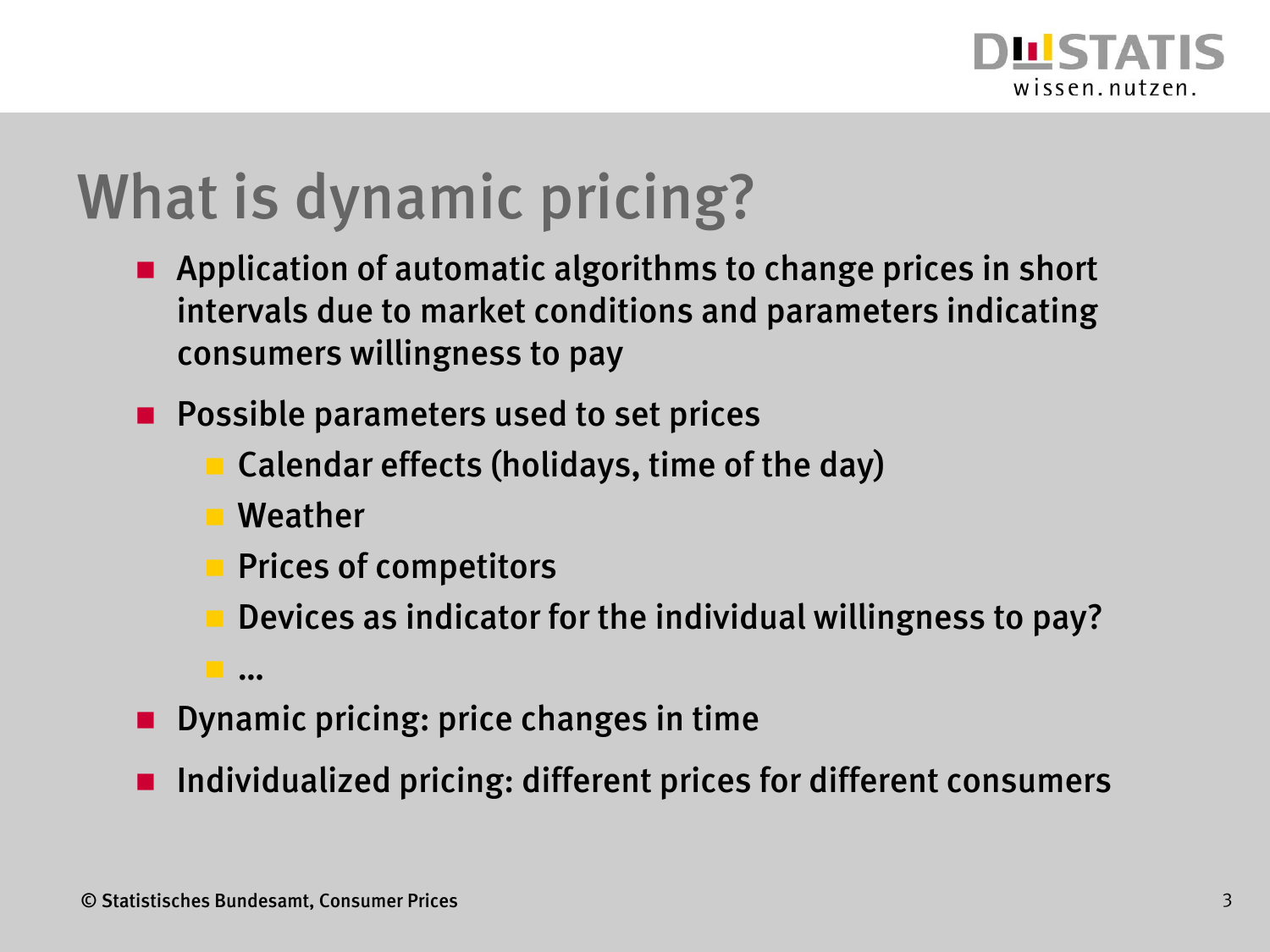

#### Goals of the analysis

- **Dynamic pricing is analysed, individualized pricing not** 
	- $\blacksquare$  To investigate the existence and the extent of individualized pricing would require more complex study designs (different consumer profiles)
- $\blacksquare$  To which extent is dynamic pricing applied by online shops?
	- **IDENTIFICATE:** Identification of online shops applying dynamic pricing
	- Frequency and level of price changes for products relevant for CPI/HICP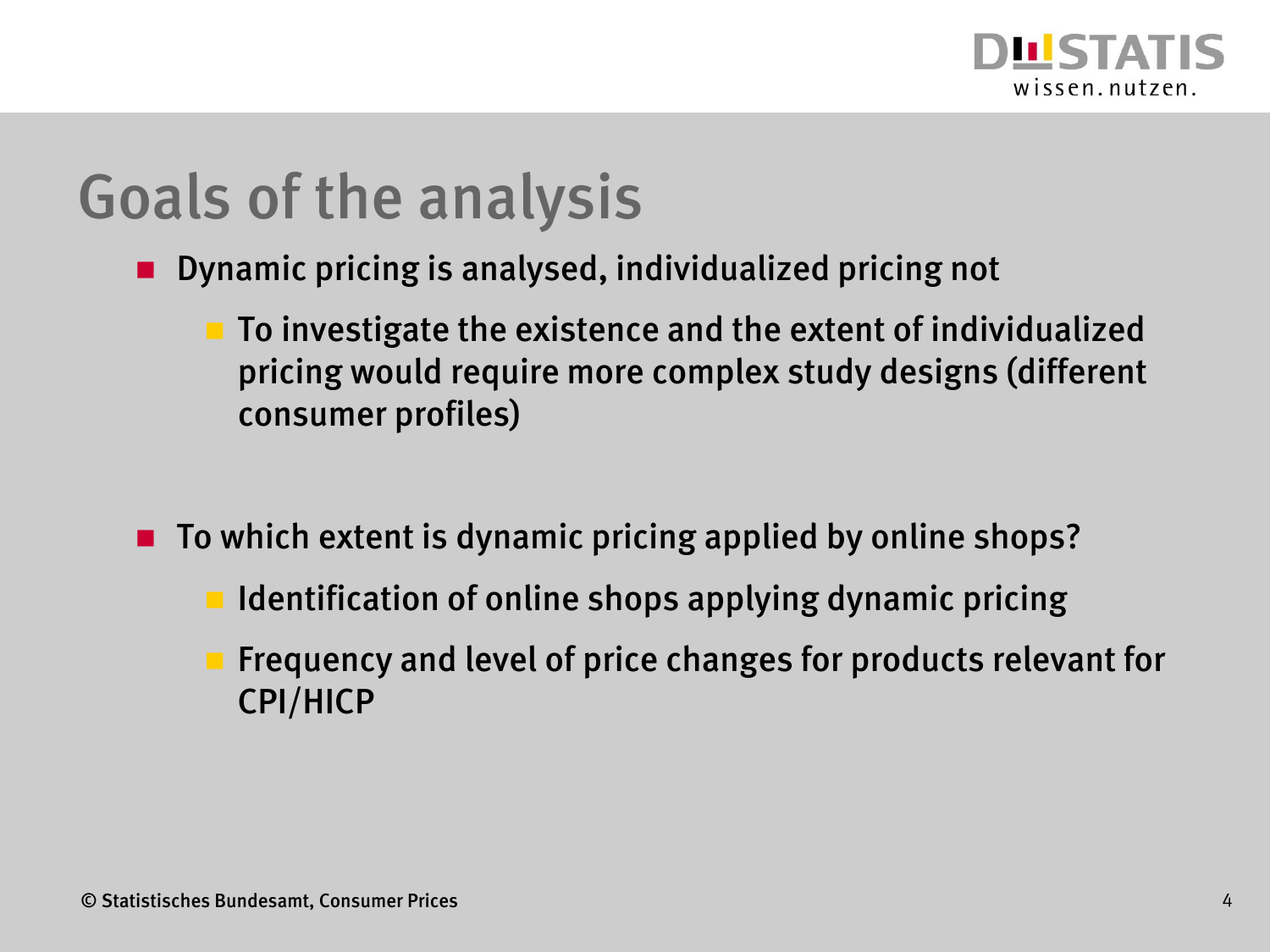

#### Price collection via internet for CPI/HICP

- Centralized price collection for goods in online shops
	- **Approx. 10.000 single prices per month**
	- Share in whole basket: approx. 5%, increasing…
- Centralized price collection for services
	- $\blacksquare$  Internet as data source
- **Way of price collection** 
	- $\blacksquare$  To a large extent done manually at one time per month
	- Automatized for certain fields (via web scraping)
		- passenger transport by railway, rental cars, long-distant coaches, online pharmacies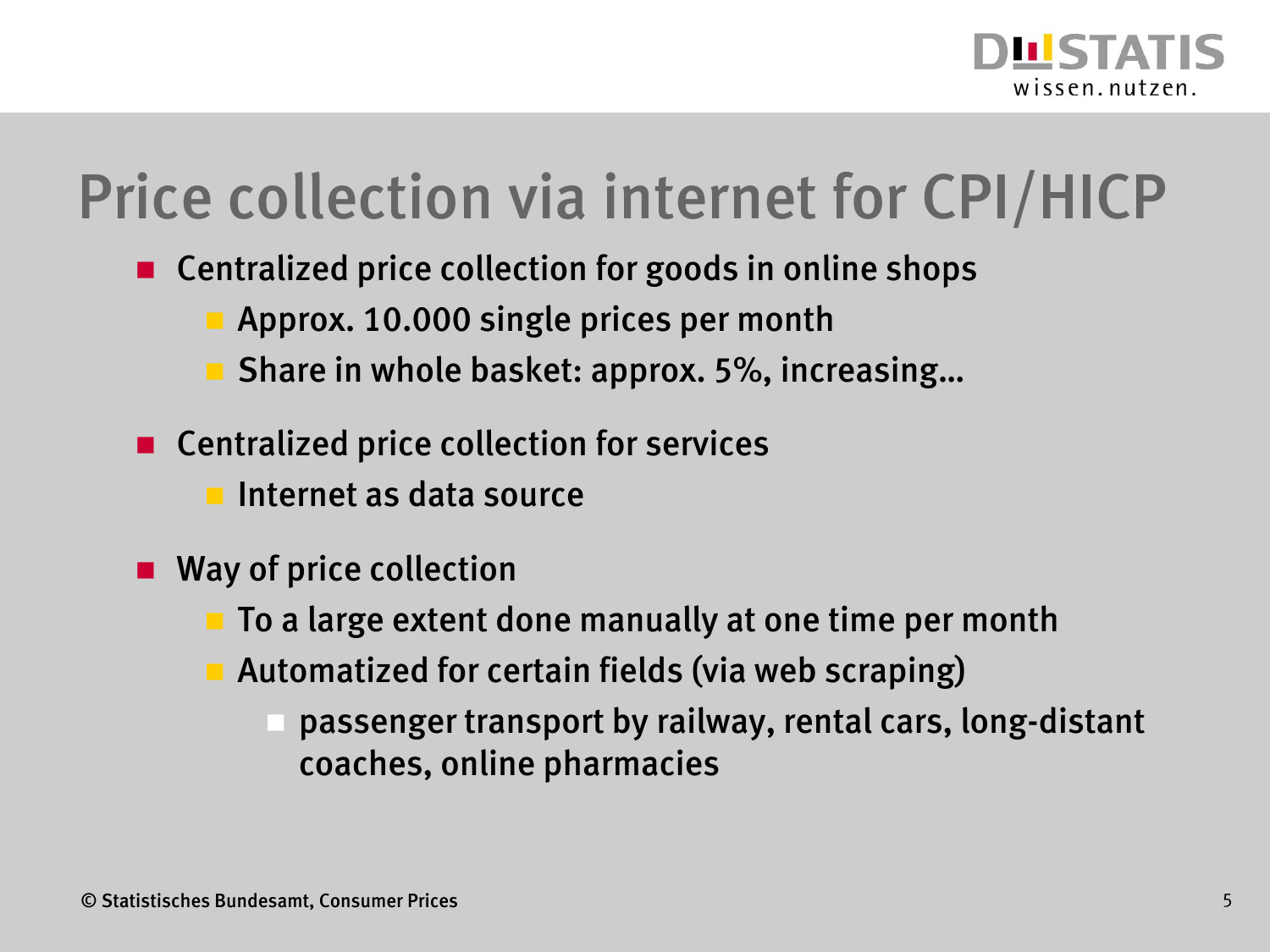

#### Price collection via internet for CPI/HICP

- **Sample design** 
	- 2,680 products out of the sample of CPI/HICP
	- Different product groups
	- 14 online shops
- Automatized price collection via web scraping
- Hourly collection of prices at constant times
- Observed period: 3 months (09.12.2016 06.03.2017)
- Overall: 2097 prices per product, 5,559,933 single prices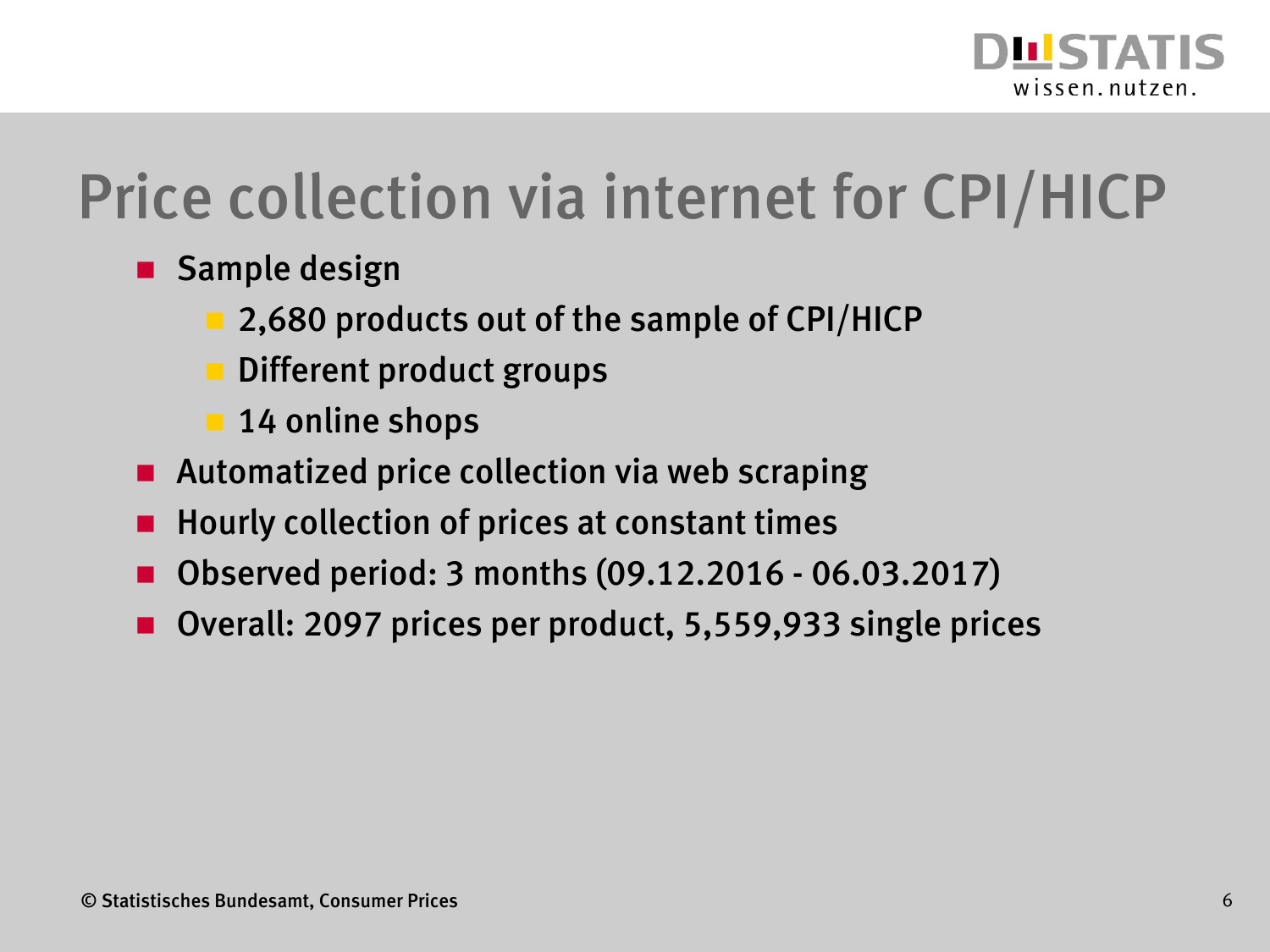

### Set-up of the study

- **u** Java
	- **Realization of program logic**
	- Data cleaning
	- Read/Store data from database
- Selenium
	- Extraction of information
	- XPaths are used to find information on respective website

i

- Plug-in for common internet browsers
- MySQL database is used for input data and to store extracted data
- Windows Scheduled Tasks is used to start the automation at a certain time

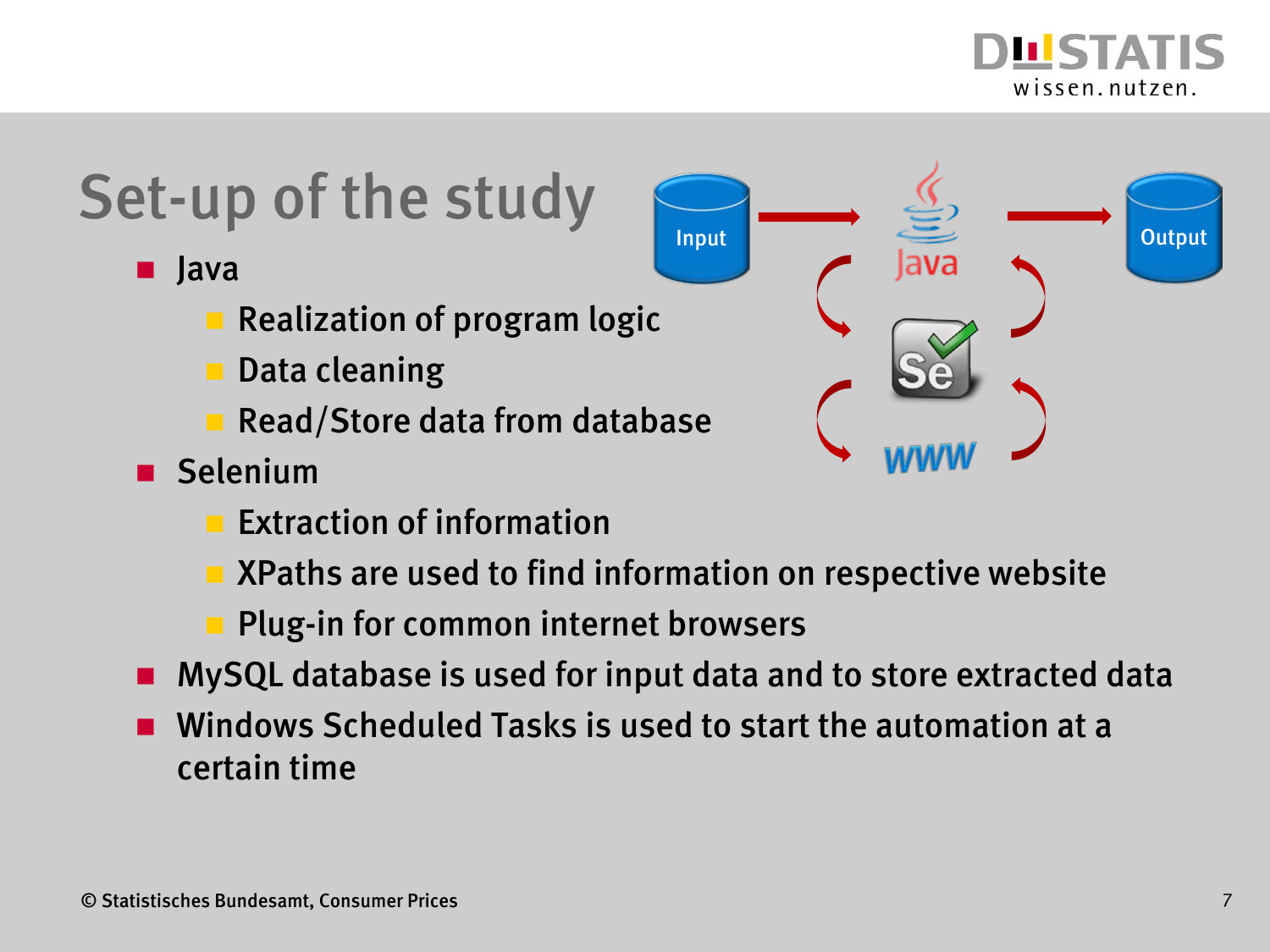

## Results (1)

Price changes per product (observed period of 3 months)

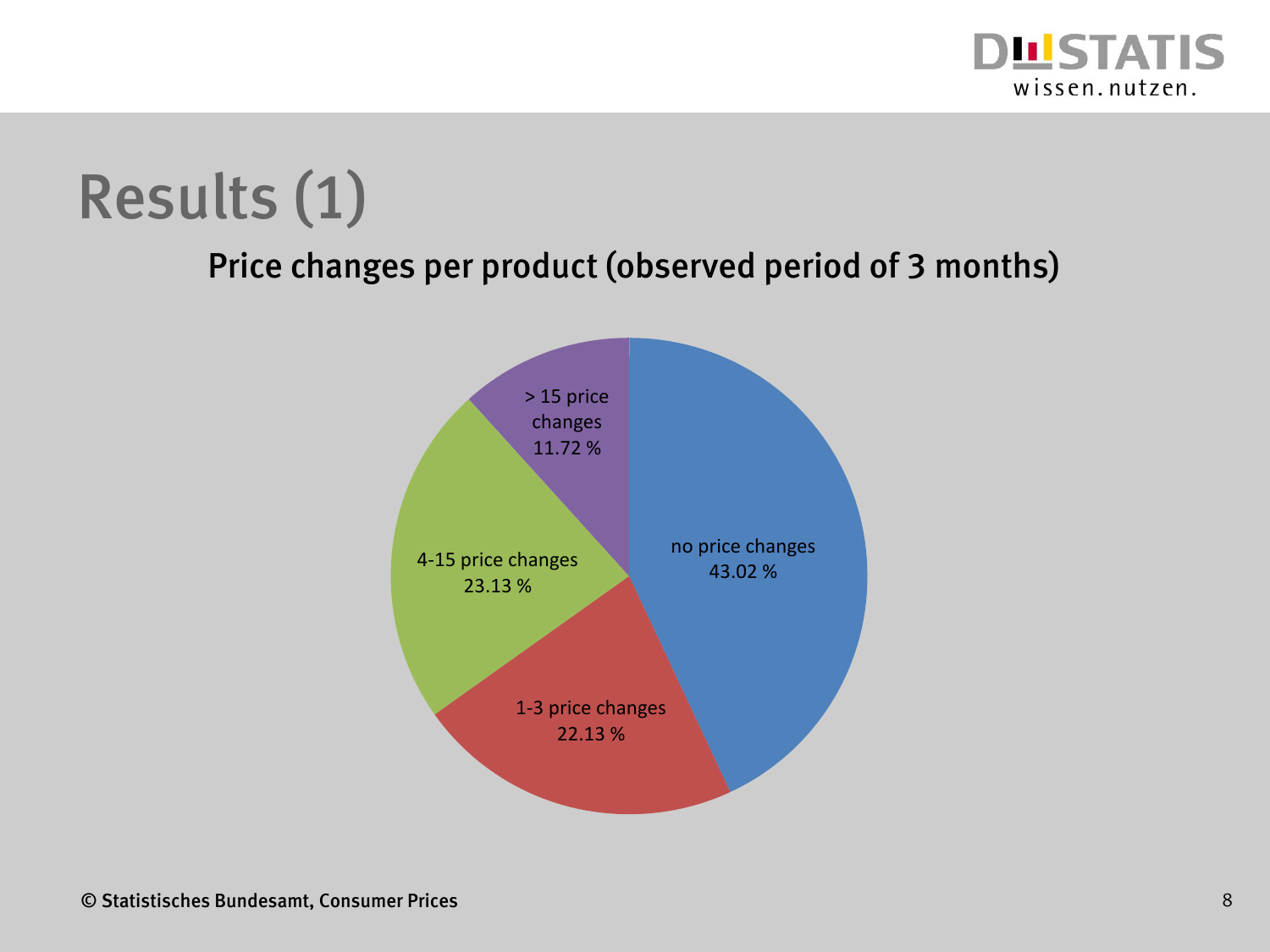

## Results (2)

| <b>Shop</b> | Share of price series with  price changes | number  |          |        |                         |
|-------------|-------------------------------------------|---------|----------|--------|-------------------------|
|             | $\Omega$                                  | $1 - 3$ | $4 - 15$ | >15    | price series<br>overall |
| Shop 1      | 7.91%                                     | 9.30%   | 35.35%   | 47.44% | 215                     |
| Shop 2      | 47.94%                                    | 19.50%  | 20.39%   | 12.16% | 559                     |
| Shop 3      | 50.72%                                    | 26.09%  | 21.26%   | 1.93%  | 207                     |
| Shop 7      | 54.39%                                    | 19.59%  | 16.33%   | 9.68%  | 888                     |
| Shop 9      | 4.88%                                     | 29.27%  | 48.78%   | 17.07% | 123                     |
| Shop 13     | 68.81%                                    | 30.28%  | 0.92%    | 0.00%  | 109                     |
| Shop 14     | 17.86%                                    | 30.71%  | 47.86%   | 3.57%  | 140                     |
| other       | 39.64%                                    | 28.25%  | 25.74%   | 6.38%  | 439                     |
| all         | 43.02%                                    | 22.13%  | 23.13%   | 11.72% | 2680                    |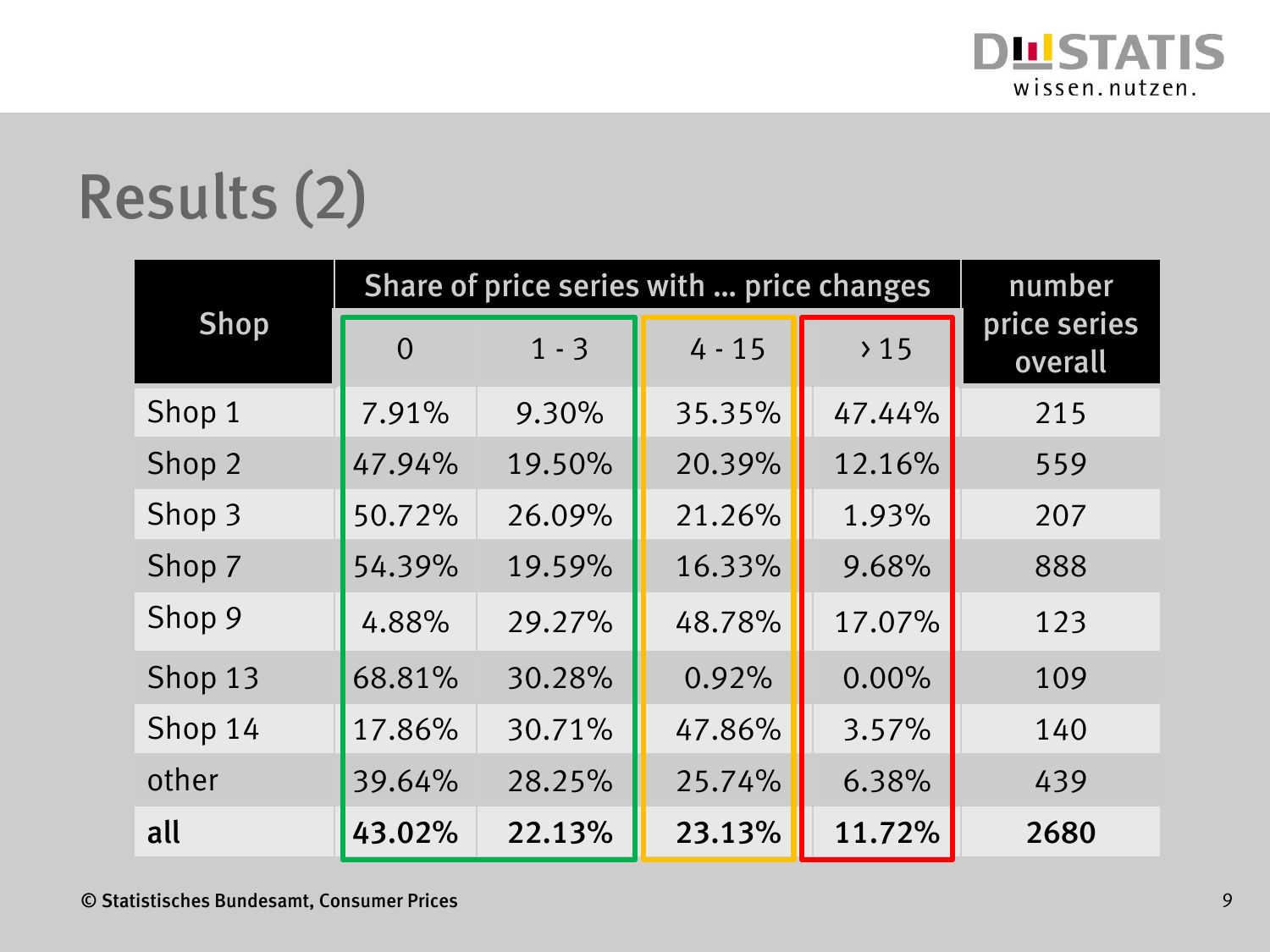

## Results (3)

| <b>Shop</b> | (price series with $\geq$ 3 changes) | share on<br>price series |                           |              |         |
|-------------|--------------------------------------|--------------------------|---------------------------|--------------|---------|
|             | 0,05                                 |                          | $0,05 - 0,1$ 0,1 - $0,25$ | 0,25         | overall |
| Shop 1      | 99                                   | 46                       | 27                        | 6            | 82.8%   |
| Shop 2      | 67                                   | 44                       | 52                        | 19           | 32.6%   |
| Shop 3      | 26                                   | 19                       | $\overline{2}$            | 1            | 23.2%   |
| Shop 7      | 75                                   | 40                       | 67                        | 49           | 26.0%   |
| Shop 9      | 47                                   | 24                       | 9                         | $\mathbf{1}$ | 65.9%   |
| Shop 13     | $\overline{0}$                       | $\overline{0}$           | $\mathbf{1}$              | $\Omega$     | 0.9%    |
| Shop 14     | 5                                    | 6                        | 57                        | 4            | 51.4%   |
| other       | 75                                   | 44                       | 18                        | 4            | 32.1%   |
| all         | 394                                  | 223                      | 233                       | 84           | 34.9%   |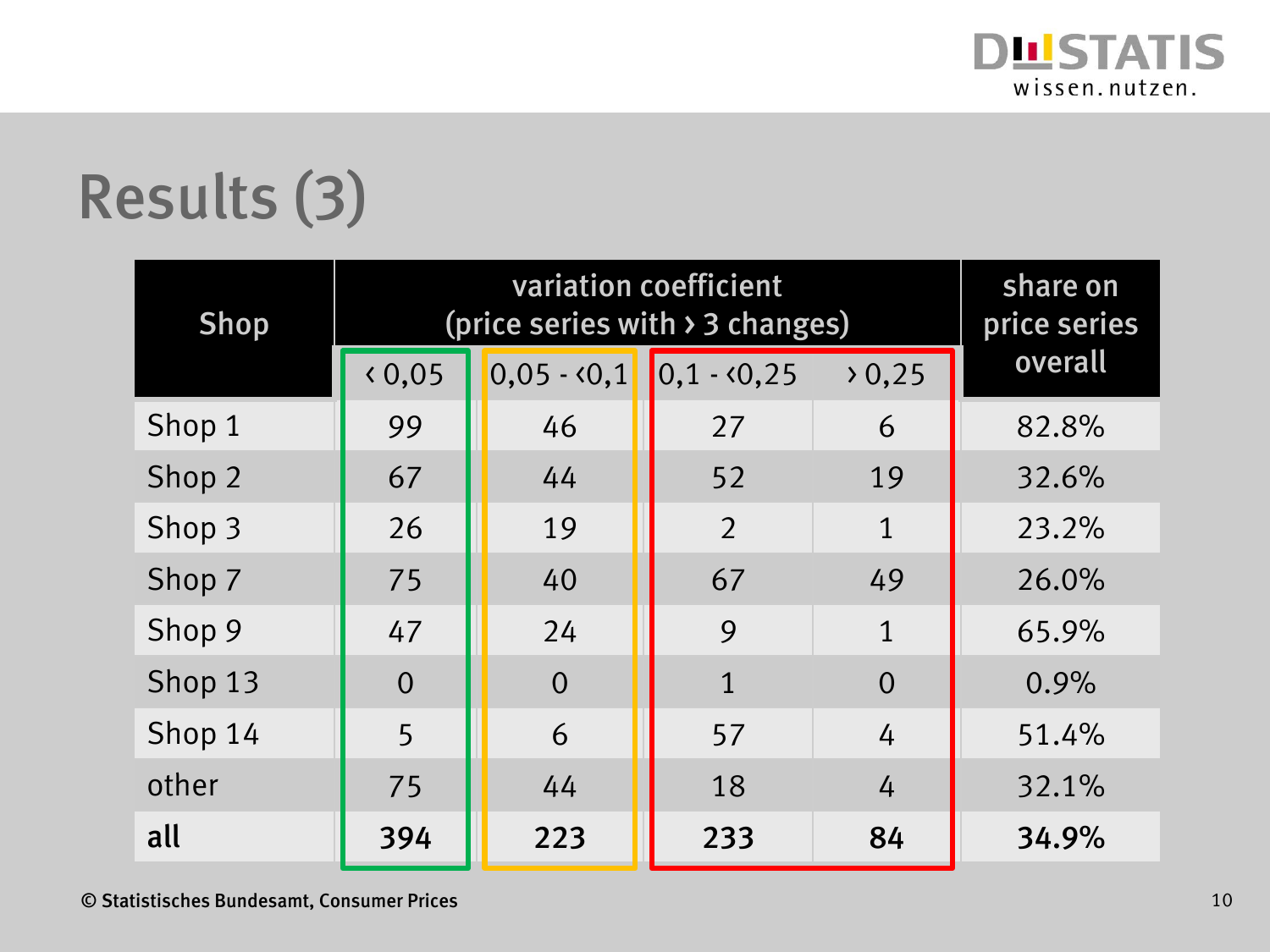

#### Results (4)

#### Example of extreme frequent price changes: aftershave

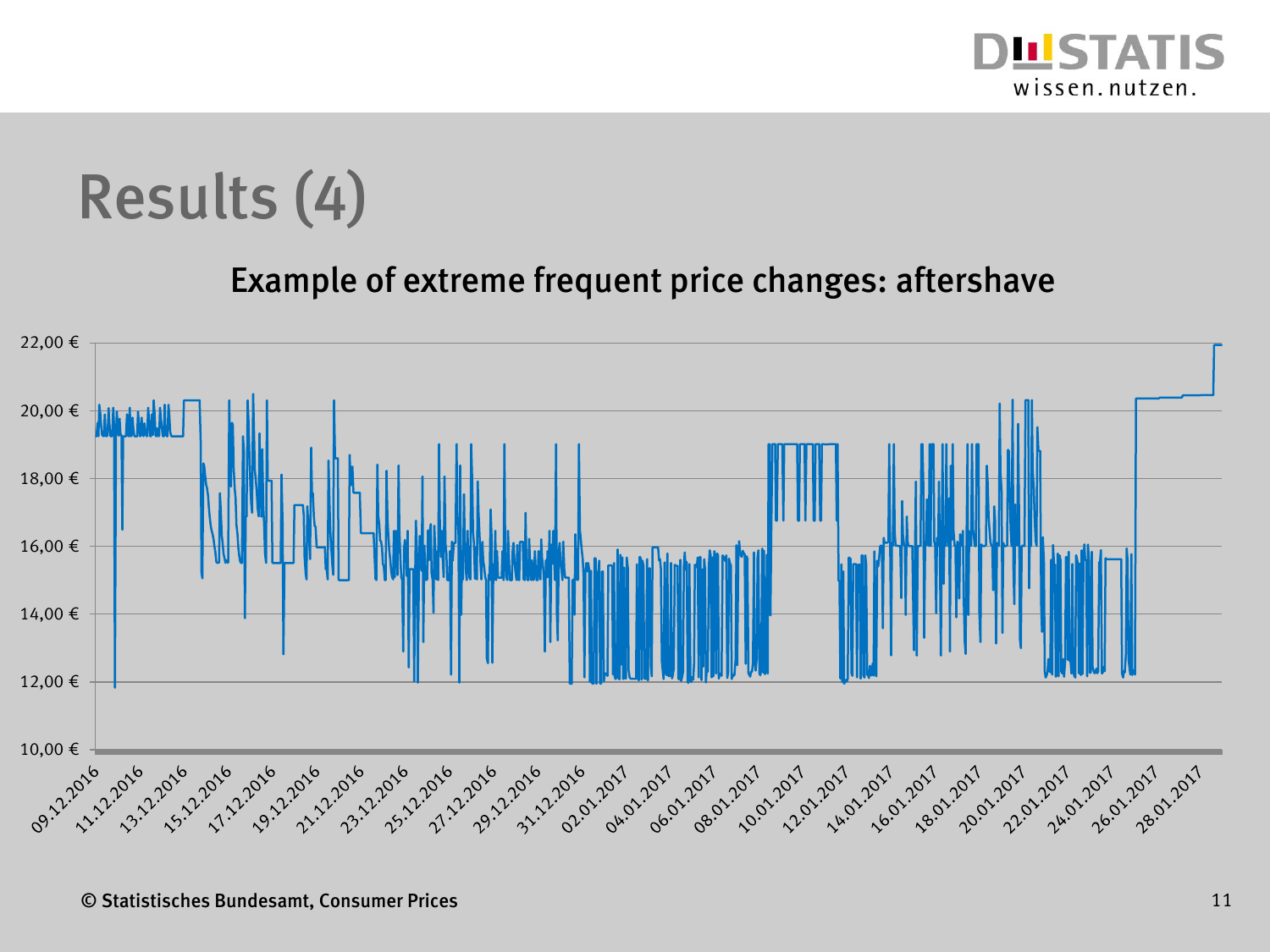

## Results (5)

- **Summarized results** 
	- **Differences in price setting behavior among shops, not among** product categories
	- Dynamic pricing is applied by few online shops in a remarkable extent
	- **U** Volatility of prices is critical in some of these shops
	- $\blacksquare$  Time of price changes: more in the first third of the day probably for technical reasons and to hide price changes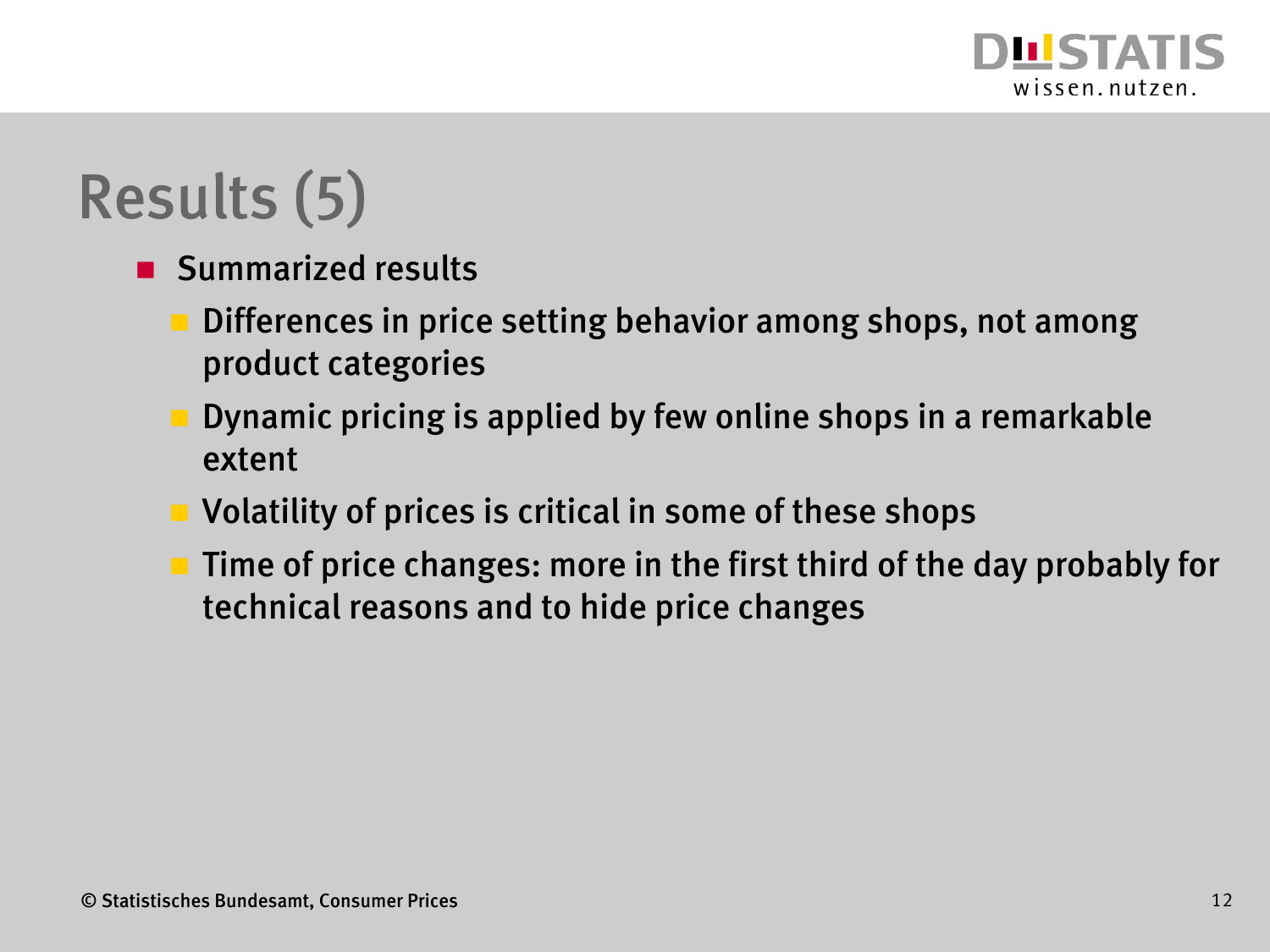

### Implications for Consumer Price Statistics

- **Information about online shops and their price setting behavior can** be used to manage resources for price collection
	- Concentrate on online shops with high frequency of price changes and high volatility of prices
		- More frequent dates of price collection, additional checks
		- Use of new tools for price collection (web scraping) as soon as possible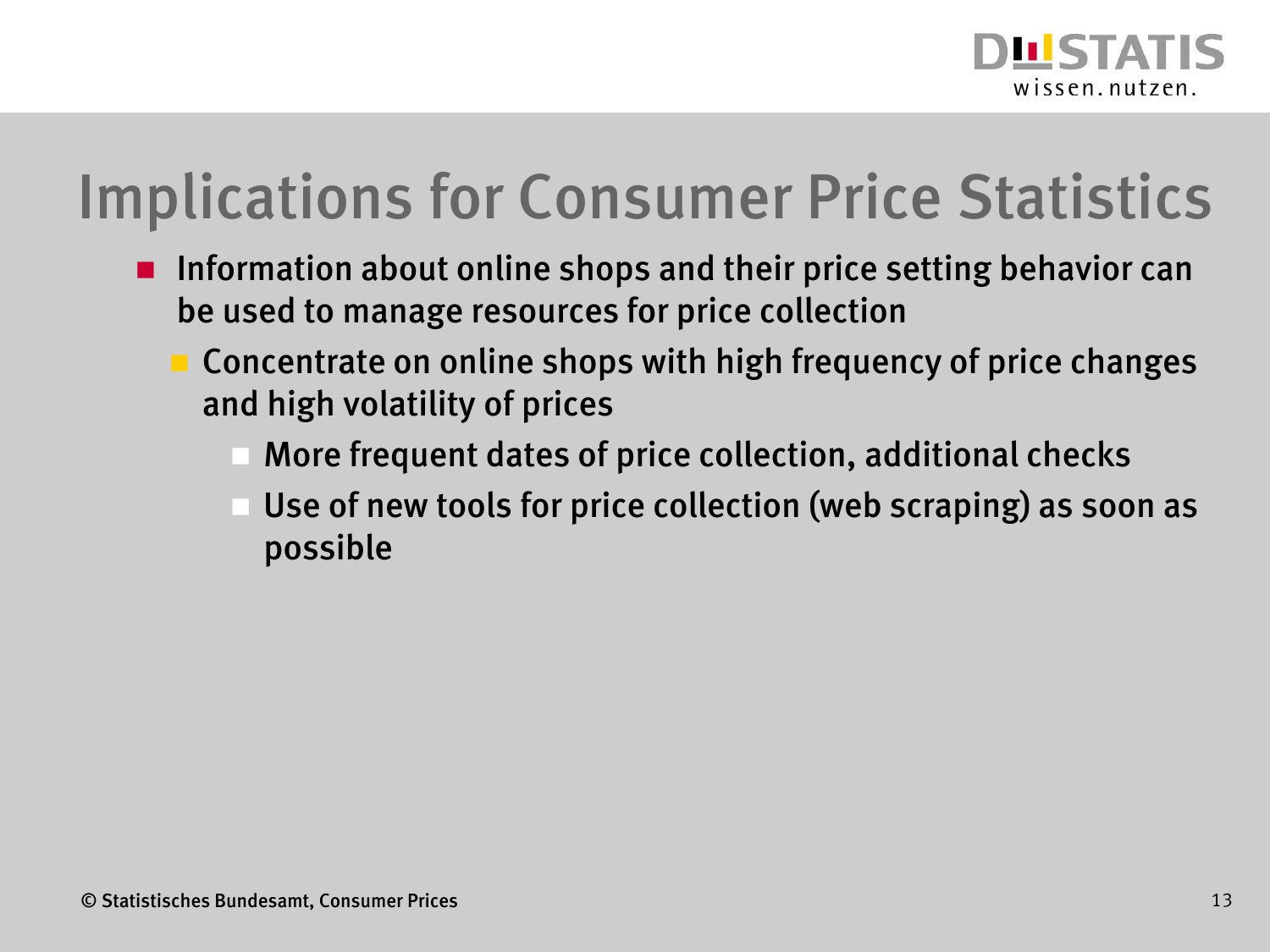

#### Outlook – web scraping

- Automatized price collection (web scraping)
	- Is applied in some fields and will be applied on a broader basis
	- **Will be further developed technically, project with IT**
- **Methodological challenges** 
	- How to deal with replacements and quality adjustments?
	- **How to calculate average prices?**
- **Legal basis for the access to websites does not exist currently**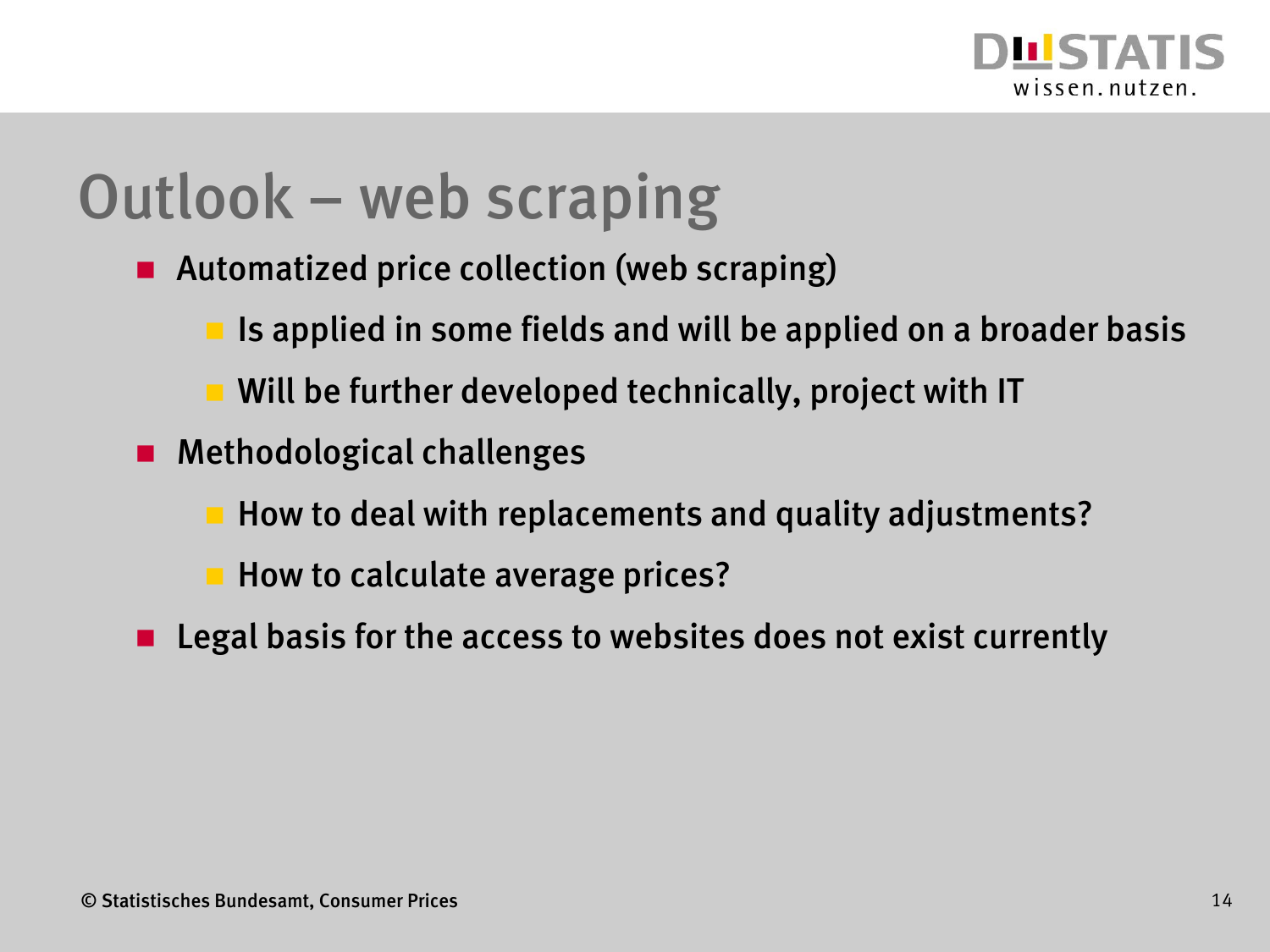

#### Outlook – transaction data

- **Dynamic pricing in physical shops?** 
	- **Introduction of electronic price signs**
- $\blacksquare$  Traditional price collection will no longer be sufficient
- Use of transaction data (scanner data) necessary
	- Project on scanner data has just started